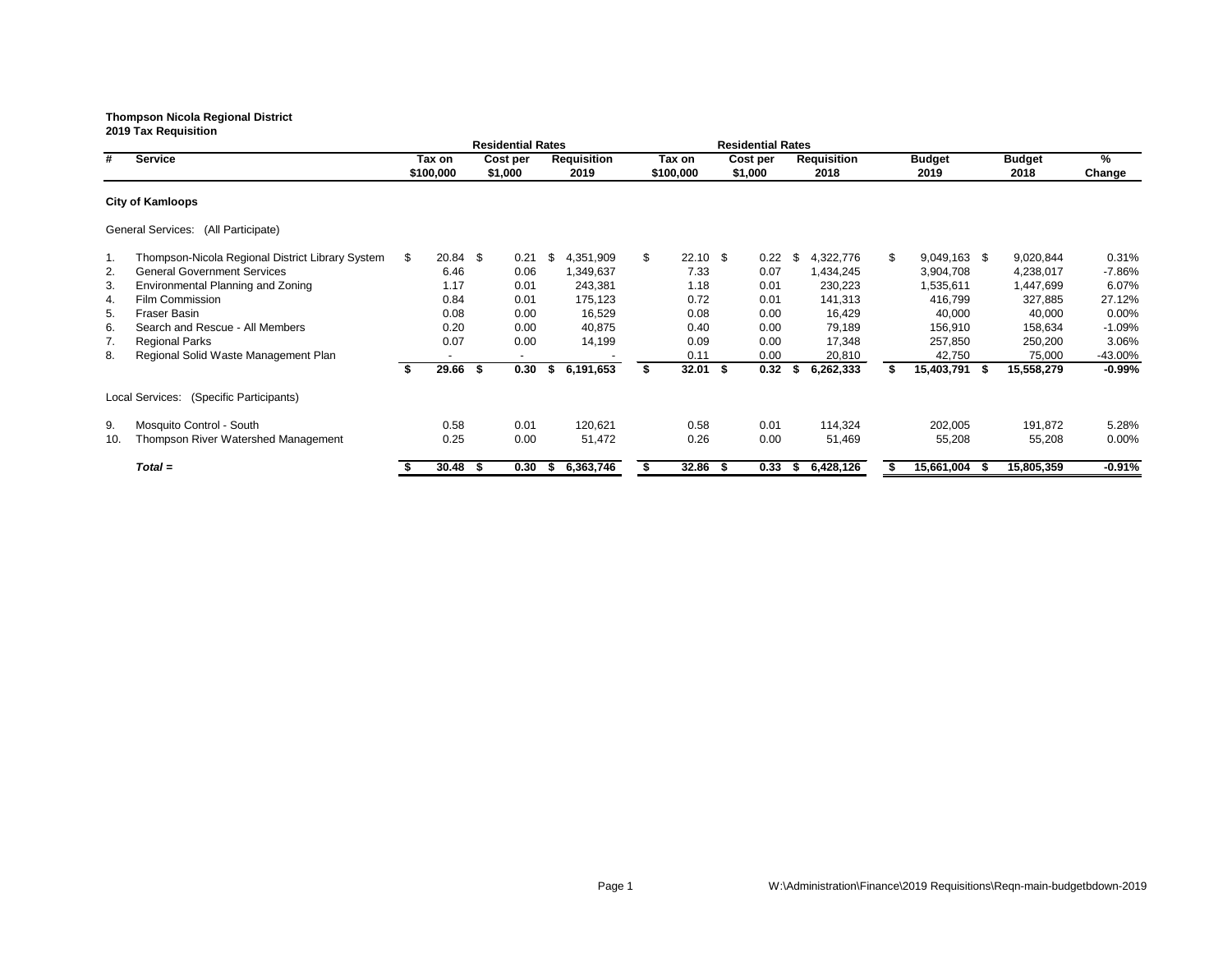|     |                                                  |    |            |    | <b>Residential Rates</b> |      |                    |                  |      | <b>Residential Rates</b> |      |                    |                |                |    |               |           |
|-----|--------------------------------------------------|----|------------|----|--------------------------|------|--------------------|------------------|------|--------------------------|------|--------------------|----------------|----------------|----|---------------|-----------|
| #   | <b>Service</b>                                   |    | Tax on     |    | Cost per                 |      | <b>Requisition</b> | Tax on           |      | Cost per                 |      | <b>Requisition</b> |                | <b>Budget</b>  |    | <b>Budget</b> | %         |
|     |                                                  |    | \$100,000  |    | \$1,000                  |      | 2019               | \$100,000        |      | \$1,000                  |      | 2018               |                | 2019           |    | 2018          | Change    |
|     | <b>City of Merritt</b>                           |    |            |    |                          |      |                    |                  |      |                          |      |                    |                |                |    |               |           |
|     | General Services: (All Participate)              |    |            |    |                          |      |                    |                  |      |                          |      |                    |                |                |    |               |           |
| 1.  | Thompson-Nicola Regional District Library System | S. | $20.96$ \$ |    | 0.21                     | - \$ | 276,002            | \$<br>$22.13$ \$ |      | $0.22$ \$                |      | 273,421            | $\mathfrak{S}$ | $9,049,163$ \$ |    | 9,020,844     | 0.31%     |
| 2.  | <b>General Government Services</b>               |    | 6.50       |    | 0.07                     |      | 85,639             | 7.33             |      | 0.07                     |      | 90,569             |                | 3,904,708      |    | 4,238,017     | $-7.86%$  |
| 3.  | Environmental Planning and Zoning                |    | 1.51       |    | 0.02                     |      | 19,889             | 1.52             |      | 0.02                     |      | 18,832             |                | 1,535,611      |    | 1,447,699     | 6.07%     |
| 4.  | Film Commission                                  |    | 0.84       |    | 0.01                     |      | 11,045             | 0.72             |      | 0.01                     |      | 8,924              |                | 416,799        |    | 327,885       | 27.12%    |
| 5.  | <b>Fraser Basin</b>                              |    | 0.08       |    | 0.00                     |      | 1,043              | 0.08             |      | 0.00                     |      | 1,037              |                | 40,000         |    | 40,000        | $0.00\%$  |
| 6.  | Search and Rescue - All Members                  |    | 0.20       |    | 0.00                     |      | 2,578              | 0.40             |      | 0.00                     |      | 5,001              |                | 156,910        |    | 158,634       | $-1.09%$  |
| 7.  | <b>Regional Parks</b>                            |    | 0.07       |    | 0.00                     |      | 896                | 0.09             |      | 0.00                     |      | 1,095              |                | 257,850        |    | 250,200       | 3.06%     |
| 8.  | Regional Solid Waste Management Plan             |    |            |    |                          |      |                    | 0.11             |      | 0.00                     |      | 1,314              |                | 42,750         |    | 75,000        | -43.00%   |
|     |                                                  |    | $30.15$ \$ |    | 0.30                     | -S   | 397,092            | 32.39            | -S   | $0.32$ \$                |      | 400,193            |                | 15,403,791     | -S | 15,558,279    | $-0.99%$  |
|     | Local Services: (Specific Participants)          |    |            |    |                          |      |                    |                  |      |                          |      |                    |                |                |    |               |           |
| 9.  | $E-911$                                          |    | 4.46       |    | 0.04                     |      | 58,718             | 4.72             |      | 0.05                     |      | 58,338             |                | 763,519        |    | 911,492       | $-16.23%$ |
| 10. | Solid Waste Management                           |    | 55.94      |    | 0.56                     |      | 736,724            | 69.30            |      | 0.69                     |      | 856,164            |                | 11,463,911     |    | 12,675,105    | -9.56%    |
| 11. | Crime Stoppers Program                           |    | 0.18       |    | 0.00                     |      | 2,399              | 0.24             |      | 0.00                     |      | 2,989              |                | 25,675         |    | 25,750        | $-0.29%$  |
|     | $Total =$                                        |    | 90.74      | -S | 0.91                     | S.   | 1,194,933          | 106.66           | - 56 | 1.07                     | - 56 | 1,317,684          |                | 27,656,896     |    | 29,170,626    | $-5.19%$  |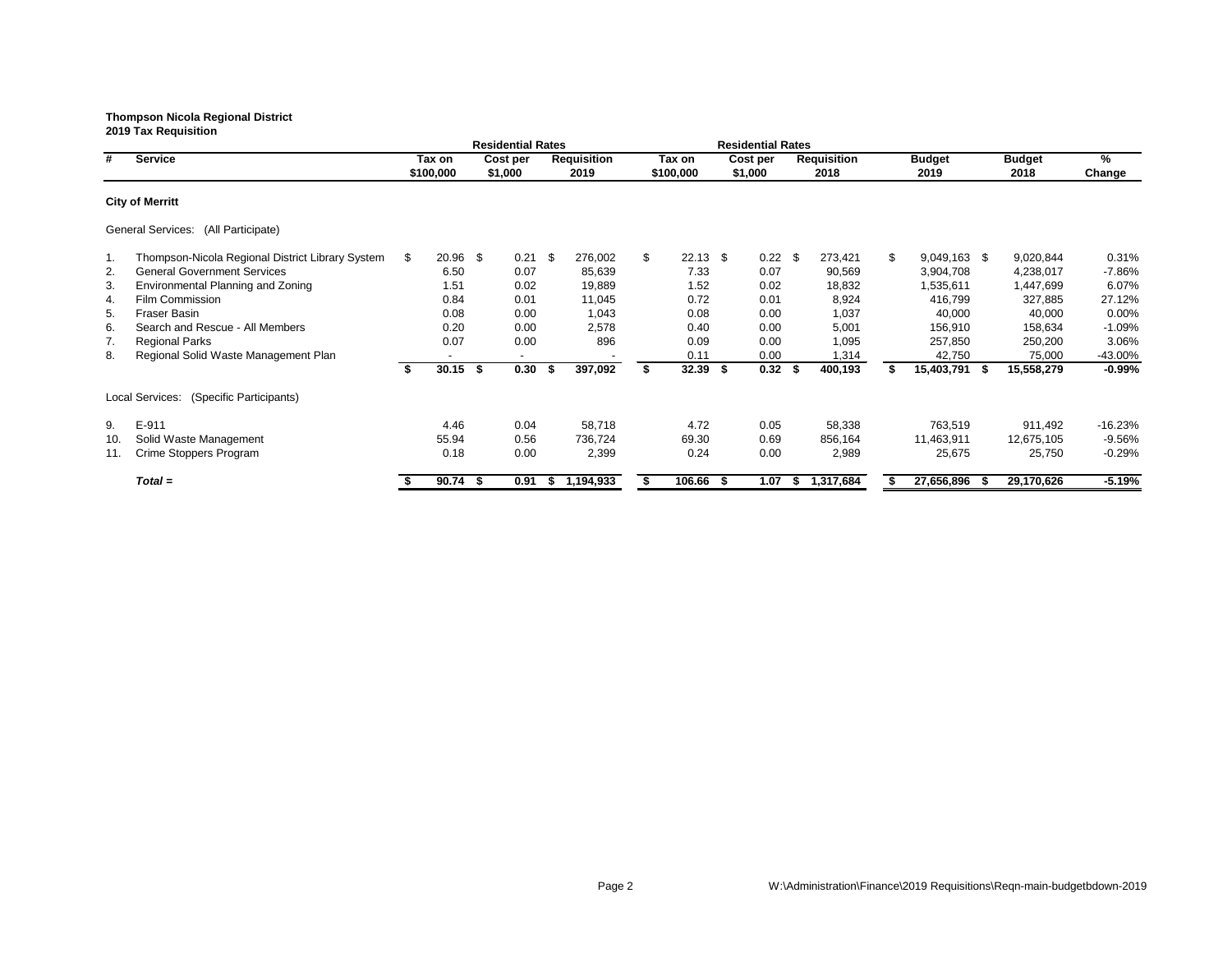|                                     |                                                  |    |                     |  | <b>Residential Rates</b> |                            |    |                     | <b>Residential Rates</b> |                            |                       |      |                       |                |
|-------------------------------------|--------------------------------------------------|----|---------------------|--|--------------------------|----------------------------|----|---------------------|--------------------------|----------------------------|-----------------------|------|-----------------------|----------------|
| #                                   | <b>Service</b>                                   |    | Tax on<br>\$100,000 |  | Cost per<br>\$1,000      | <b>Requisition</b><br>2019 |    | Tax on<br>\$100,000 | Cost per<br>\$1,000      | <b>Requisition</b><br>2018 | <b>Budget</b><br>2019 |      | <b>Budget</b><br>2018 | $\%$<br>Change |
|                                     | <b>District of Clearwater</b>                    |    |                     |  |                          |                            |    |                     |                          |                            |                       |      |                       |                |
| General Services: (All Participate) |                                                  |    |                     |  |                          |                            |    |                     |                          |                            |                       |      |                       |                |
| $\mathbf 1$ .                       | Thompson-Nicola Regional District Library System | \$ | 20.97 \$            |  | 0.21                     | 89,773                     | \$ | $22.10$ \$          | $0.22$ \$                | 90,537                     | \$<br>9,049,163 \$    |      | 9,020,844             | 0.31%          |
| 2.                                  | <b>General Government Services</b>               |    | 6.51                |  | 0.07                     | 27,862                     |    | 7.33                | 0.07                     | 30,028                     | 3,904,708             |      | 4,238,017             | $-7.86%$       |
| 3.                                  | <b>Environmental Planning and Zoning</b>         |    | 1.51                |  | 0.02                     | 6,469                      |    | 1.52                | 0.02                     | 6,244                      | 1,535,611             |      | 1,447,699             | 6.07%          |
| 4.                                  | Film Commission                                  |    | 0.84                |  | 0.01                     | 3,592                      |    | 0.72                | 0.01                     | 2,959                      | 416,799               |      | 327,885               | 27.12%         |
| 5.                                  | <b>Fraser Basin</b>                              |    | 0.08                |  | 0.00                     | 339                        |    | 0.08                | 0.00                     | 344                        | 40,000                |      | 40,000                | 0.00%          |
| 6.                                  | Search and Rescue - All Members                  |    | 0.20                |  | 0.00                     | 839                        |    | 0.40                | 0.00                     | 1,658                      | 156,910               |      | 158,634               | $-1.09%$       |
| 7.                                  | <b>Regional Parks</b>                            |    | 0.07                |  | 0.00                     | 291                        |    | 0.09                | 0.00                     | 363                        | 257,850               |      | 250,200               | 3.06%          |
| 8.                                  | Regional Solid Waste Management Plan             |    |                     |  |                          |                            |    | 0.11                | 0.00                     | 436                        | 42,750                |      | 75,000                | -43.00%        |
|                                     |                                                  | \$ | $30.17$ \$          |  | 0.30                     | 129,165<br>\$              | \$ | $32.37$ \$          | $0.32$ \$                | 132,569                    | 15,403,791            | - \$ | 15,558,279            | $-0.99%$       |
|                                     | Local Services: (Specific Participants)          |    |                     |  |                          |                            |    |                     |                          |                            |                       |      |                       |                |
| 9.                                  | E-911                                            |    | 4.46                |  | 0.04                     | 19,095                     |    | 4.72                | 0.05                     | 19,342                     | 763,519               |      | 911,492               | $-16.23%$      |
| 10.                                 | Solid Waste Management                           |    | 55.97               |  | 0.56                     | 239,608                    |    | 69.31               | 0.69                     | 283,864                    | 11,463,911            |      | 12,675,105            | $-9.56%$       |
| 11.                                 | Crime Stoppers Program                           |    | 0.18                |  | 0.00                     | 780                        |    | 0.24                | 0.00                     | 991                        | 25,675                |      | 25,750                | $-0.29%$       |
| 12.                                 | <b>Emergency Preparedness Program</b>            |    | 2.13                |  | 0.02                     | 9,126                      |    | 2.84                | 0.03                     | 11,652                     | 825,584               |      | 794,856               | 3.87%          |
| 13.                                 | <b>Mosquito Control</b>                          |    | 16.03               |  | 0.16                     | 68,614                     |    | 15.46               | 0.15                     | 63,310                     | 139,539               |      | 138,483               | 0.76%          |
| 14.                                 | Television                                       |    |                     |  |                          |                            |    | (0.10)              | (0.00)                   | (403)                      |                       |      |                       | #DIV/0!        |
| 15.                                 | <b>Valley Connector Transit Service</b>          |    | 3.56                |  | 0.04                     | 15,255                     |    | 3.54                | 0.04                     | 14,508                     | 35,532                |      | 33,784                | 5.17%          |
| 16.                                 | Search and Rescue Grants-in-aid                  |    | 0.99                |  | 0.01                     | 4,250                      |    | 1.04                | 0.01                     | 4,247                      | 19,570                |      | 19,570                | 0.00%          |
| 17.                                 | Clearwater & District Highway Rescue Service     |    | 1.51                |  | 0.02                     | 6,446                      |    | 1.56                | 0.02                     | 6,399                      | 19,395                |      | 19,395                | 0.00%          |
| 18.                                 | Septage Disposal Service                         |    |                     |  |                          |                            |    | 1.76                | 0.02                     | 7,198                      | 59,321                |      | 455,340               | $-86.97%$      |
|                                     | $Total =$                                        |    | 115.00 \$           |  | 1.15                     | 492,339<br>- \$            |    | $132.74$ \$         | $1.33$ \$                | 543,677                    | 28,755,837            | - \$ | 30,632,054            | $-6.13%$       |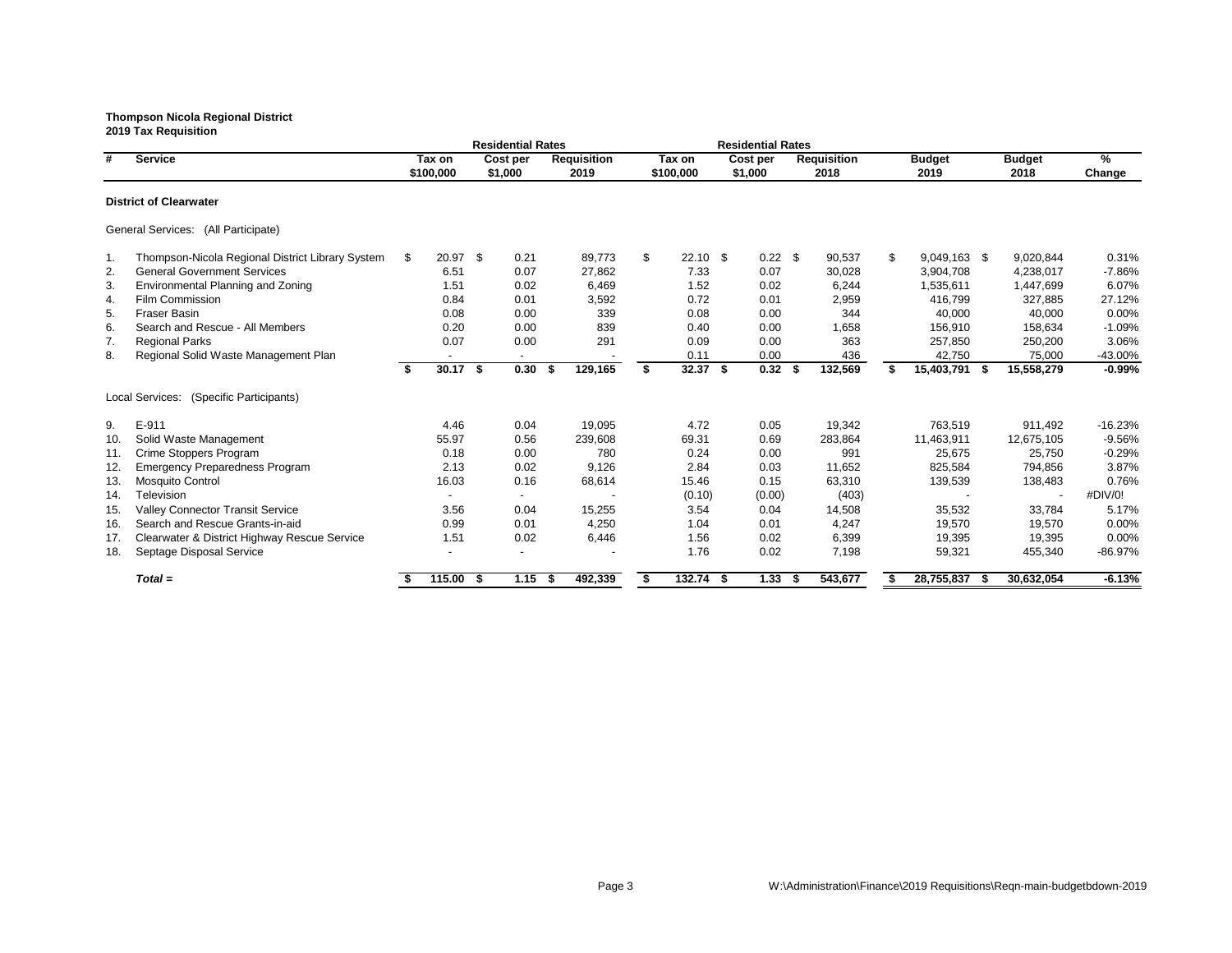|     |                                                  |     |                     | <b>Residential Rates</b> |      |                            |    |                     |      | <b>Residential Rates</b> |      |                            |                       |      |                       |                |
|-----|--------------------------------------------------|-----|---------------------|--------------------------|------|----------------------------|----|---------------------|------|--------------------------|------|----------------------------|-----------------------|------|-----------------------|----------------|
| #   | <b>Service</b>                                   |     | Tax on<br>\$100,000 | Cost per<br>\$1,000      |      | <b>Requisition</b><br>2019 |    | Tax on<br>\$100,000 |      | Cost per<br>\$1,000      |      | <b>Requisition</b><br>2018 | <b>Budget</b><br>2019 |      | <b>Budget</b><br>2018 | $\%$<br>Change |
|     | <b>District of Barriere</b>                      |     |                     |                          |      |                            |    |                     |      |                          |      |                            |                       |      |                       |                |
|     | General Services: (All Participate)              |     |                     |                          |      |                            |    |                     |      |                          |      |                            |                       |      |                       |                |
| 1.  | Thompson-Nicola Regional District Library System | \$. | $20.95$ \$          | $0.21$ \$                |      | 52,467                     | \$ | $22.15$ \$          |      | $0.22$ \$                |      | 50,678                     | \$<br>9,049,163 \$    |      | 9,020,844             | 0.31%          |
| 2.  | <b>General Government Services</b>               |     | 6.50                | 0.06                     |      | 16,275                     |    | 7.34                |      | 0.07                     |      | 16,785                     | 3,904,708             |      | 4,238,017             | $-7.86%$       |
| 3.  | Environmental Planning and Zoning                |     | 1.51                | 0.02                     |      | 3,782                      |    | 1.53                |      | 0.02                     |      | 3,490                      | 1,535,611             |      | 1,447,699             | 6.07%          |
| 4.  | Film Commission                                  |     | 0.84                | 0.01                     |      | 2,100                      |    | 0.72                |      | 0.01                     |      | 1,654                      | 416,799               |      | 327,885               | 27.12%         |
| 5.  | <b>Fraser Basin</b>                              |     | 0.08                | 0.00                     |      | 198                        |    | 0.08                |      | 0.00                     |      | 192                        | 40,000                |      | 40,000                | 0.00%          |
| 6.  | Search and Rescue - All Members                  |     | 0.20                | 0.00                     |      | 490                        |    | 0.41                |      | 0.00                     |      | 927                        | 156,910               |      | 158,634               | $-1.09%$       |
| 7.  | <b>Regional Parks</b>                            |     | 0.07                | 0.00                     |      | 170                        |    | 0.09                |      | 0.00                     |      | 203                        | 257,850               |      | 250,200               | 3.06%          |
| 8.  | Regional Solid Waste Management Plan             |     |                     |                          |      |                            |    | 0.11                |      | 0.00                     |      | 244                        | 42,750                |      | 75,000                | $-43.00%$      |
|     |                                                  | S.  | $30.13$ \$          | $0.30\quad$ \$           |      | 75,482                     | S  | $32.42$ \$          |      | $0.32$ \$                |      | 74,173                     | 15,403,791            | - \$ | 15,558,279            | $-0.99%$       |
|     | (Specific Participants)<br>Local Services:       |     |                     |                          |      |                            |    |                     |      |                          |      |                            |                       |      |                       |                |
| 9.  | E-911                                            |     | 4.46                | 0.04                     |      | 11,170                     |    | 4.72                |      | 0.05                     |      | 10,804                     | 763,519               |      | 911,492               | $-16.23%$      |
| 10. | Solid Waste Management                           |     | 55.96               | 0.56                     |      | 140,161                    |    | 69.30               |      | 0.69                     |      | 158,563                    | 11,463,911            |      | 12,675,105            | $-9.56%$       |
| 11. | Crime Stoppers Program                           |     | 0.18                | 0.00                     |      | 456                        |    | 0.24                |      | 0.00                     |      | 555                        | 25,675                |      | 25,750                | $-0.29%$       |
| 12. | <b>Emergency Preparedness Program</b>            |     | 2.13                | 0.02                     |      | 5,338                      |    | 2.84                |      | 0.03                     |      | 6,509                      | 825,584               |      | 794,856               | 3.87%          |
| 13. | <b>Mosquito Control</b>                          |     | 12.66               | 0.13                     |      | 31,712                     |    | 12.38               |      | 0.12                     |      | 28,330                     | 134,710               |      | 135,533               | $-0.61%$       |
| 14. | Television                                       |     |                     |                          |      |                            |    | (0.01)              |      | (0.00)                   |      | (13)                       |                       |      |                       | #DIV/0!        |
| 15. | <b>Valley Connector Transit Service</b>          |     | 3.41                | 0.03                     |      | 8,530                      |    | 3.55                |      | 0.04                     |      | 8,112                      | 35,532                |      | 33,784                | 5.17%          |
| 16. | Search and Rescue Grants-in-aid                  |     | 1.30                | 0.01                     |      | 3,256                      |    | 1.36                |      | 0.01                     |      | 3,109                      | 19,570                |      | 19,570                | 0.00%          |
| 17. | Septage Disposal Service                         |     |                     |                          |      |                            |    |                     |      |                          |      |                            |                       |      | 16,240                | $-100.00\%$    |
|     | $Total =$                                        |     | $110.23$ \$         | 1.10                     | - 55 | 276,105                    |    | 126.80              | - \$ | 1.27                     | - \$ | 290,142                    | 28,672,292            | - 55 | 30,170,609            | $-4.97%$       |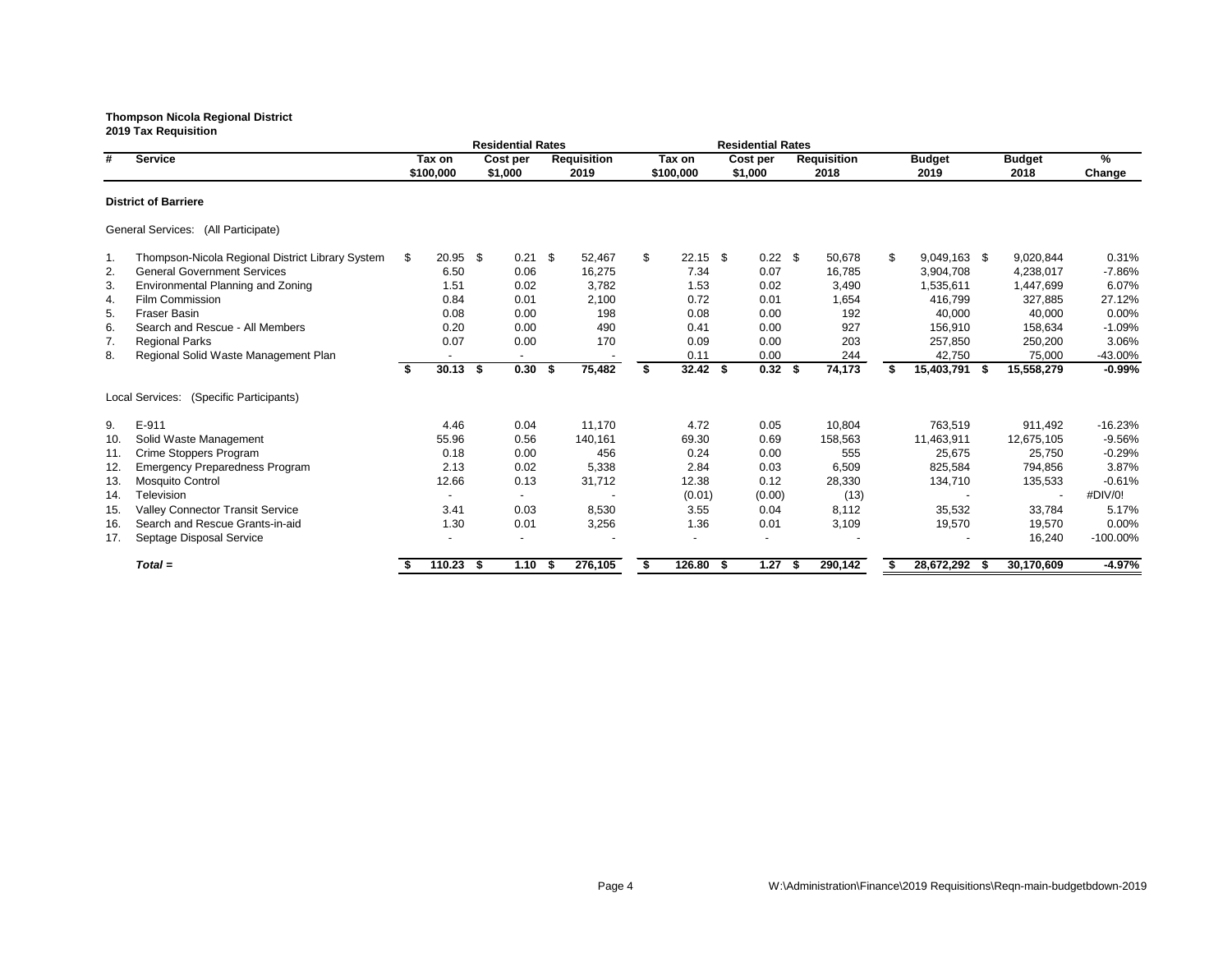|     |                                                  |    |            |      | <b>Residential Rates</b> |      |                    |    |            |     | <b>Residential Rates</b> |                    |                    |               |           |
|-----|--------------------------------------------------|----|------------|------|--------------------------|------|--------------------|----|------------|-----|--------------------------|--------------------|--------------------|---------------|-----------|
| #   | <b>Service</b>                                   |    | Tax on     |      | Cost per                 |      | <b>Requisition</b> |    | Tax on     |     | Cost per                 | <b>Requisition</b> | <b>Budget</b>      | <b>Budget</b> | $\%$      |
|     |                                                  |    | \$100,000  |      | \$1,000                  |      | 2019               |    | \$100,000  |     | \$1,000                  | 2018               | 2019               | 2018          | Change    |
|     | <b>Village of Lytton</b>                         |    |            |      |                          |      |                    |    |            |     |                          |                    |                    |               |           |
|     | General Services: (All Participate)              |    |            |      |                          |      |                    |    |            |     |                          |                    |                    |               |           |
| 1.  | Thompson-Nicola Regional District Library System | S. | $21.05$ \$ |      | 0.21                     | \$   | 8,911              | \$ | $21.91$ \$ |     | $0.22$ \$                | 9,613              | \$<br>9,049,163 \$ | 9,020,844     | 0.31%     |
| 2.  | <b>General Government Services</b>               |    | 6.52       |      | 0.07                     |      | 2,759              |    | 7.32       |     | 0.07                     | 3,211              | 3,904,708          | 4,238,017     | $-7.86%$  |
| 3.  | <b>Environmental Planning and Zoning</b>         |    | 1.51       |      | 0.02                     |      | 638                |    | 1.52       |     | 0.02                     | 668                | 1,535,611          | 1,447,699     | 6.07%     |
| 4.  | Film Commission                                  |    | 0.84       |      | 0.01                     |      | 354                |    | 0.72       |     | 0.01                     | 316                | 416,799            | 327,885       | 27.12%    |
| 5.  | <b>Fraser Basin</b>                              |    | 0.08       |      | 0.00                     |      | 33                 |    | 0.08       |     | 0.00                     | 37                 | 40,000             | 40,000        | 0.00%     |
| 6.  | Search and Rescue - All Members                  |    | 0.20       |      | 0.00                     |      | 83                 |    | 0.40       |     | 0.00                     | 177                | 156,910            | 158,634       | $-1.09%$  |
| 7.  | <b>Regional Parks</b>                            |    | 0.07       |      | 0.00                     |      | 29                 |    | 0.09       |     | 0.00                     | 39                 | 257,850            | 250,200       | 3.06%     |
| 8.  | Regional Solid Waste Management Plan             |    |            |      | $\overline{\phantom{a}}$ |      |                    |    | 0.11       |     | 0.00                     | 47                 | 42,750             | 75,000        | -43.00%   |
|     |                                                  | \$ | 30.26      | -\$  | 0.30                     | -\$  | 12,807             | S  | $32.16$ \$ |     | $0.32$ \$                | 14,108             | 15,403,791 \$      | 15,558,279    | $-0.99%$  |
|     | Local Services: (Specific Participants)          |    |            |      |                          |      |                    |    |            |     |                          |                    |                    |               |           |
| 9.  | E-911                                            |    | 4.46       |      | 0.04                     |      | 1,888              |    | 4.72       |     | 0.05                     | 2,070              | 763,519            | 911,492       | $-16.23%$ |
| 10. | Solid Waste Management                           |    | 56.13      |      | 0.56                     |      | 23,761             |    | 69.26      |     | 0.69                     | 30,385             | 11,463,911         | 12,675,105    | $-9.56%$  |
| 11. | Crime Stoppers Program                           |    | 0.18       |      | 0.00                     |      | 77                 |    | 0.24       |     | 0.00                     | 106                | 25,675             | 25,750        | $-0.29%$  |
| 12. | Gold Country Communities Grant in aid            |    | 2.09       |      | 0.02                     |      | 886                |    | 1.93       |     | 0.02                     | 845                | 97,999             | 87,035        | 12.60%    |
| 13. | Television                                       |    | 3.53       |      | 0.04                     |      | 1,495              |    | 3.51       |     | 0.04                     | 1,542              | 8,472              | 8,472         | 0.00%     |
| 14. | <b>Emergency Preparedness Program</b>            |    | 2.13       |      | 0.02                     |      | 903                |    | 2.84       |     | 0.03                     | 1,247              | 825,584            | 794,856       | 3.87%     |
|     | $Total =$                                        |    | 98.79      | - \$ | 0.99                     | - 55 | 41,817             |    | 114.66     | - 5 | 1.15                     | 50,303             | 28,588,951         | 30,060,989    | $-4.90%$  |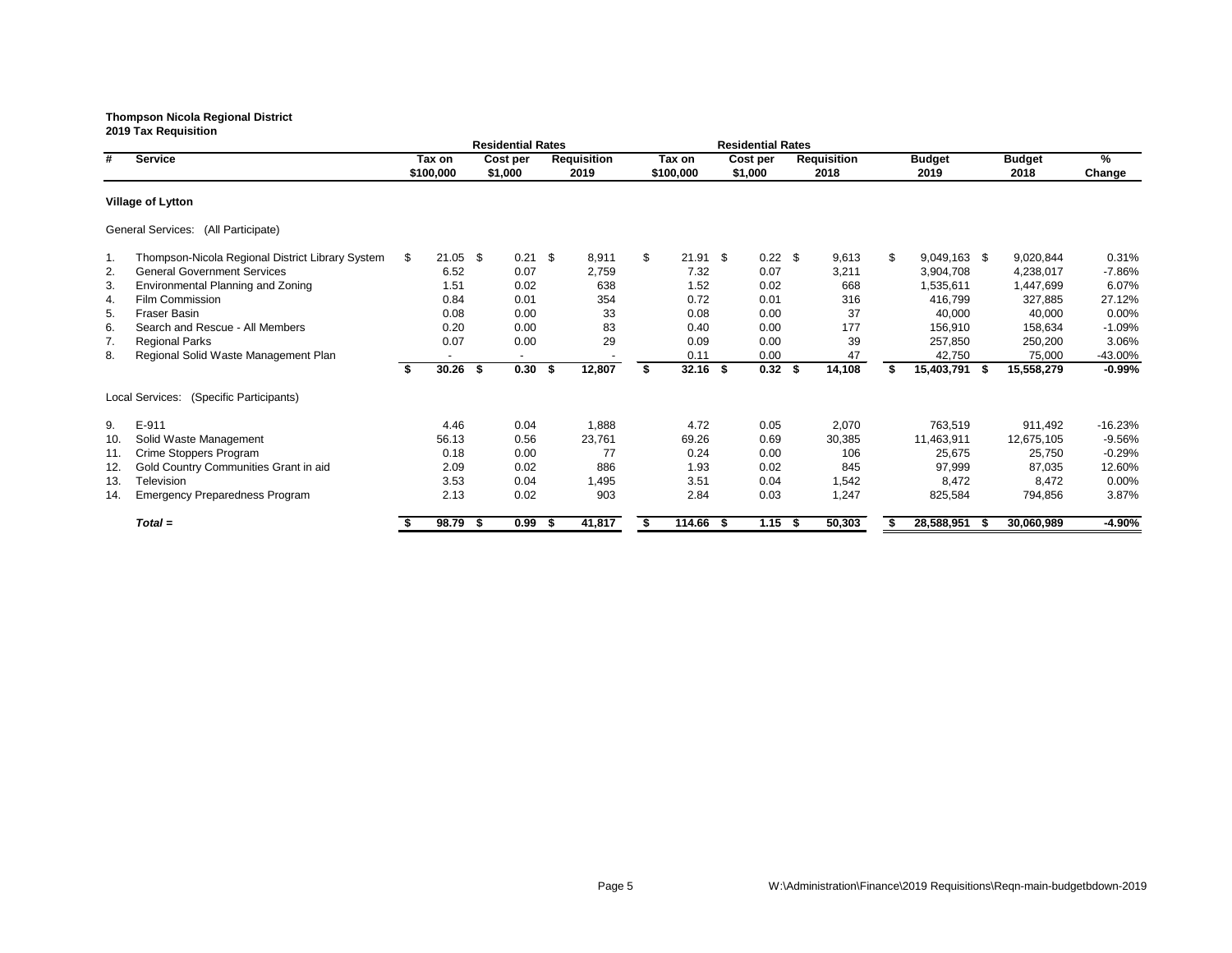|     |                                                  |    |            |      | <b>Residential Rates</b> |      |                    |                  |      | <b>Residential Rates</b> |                    |     |               |               |           |
|-----|--------------------------------------------------|----|------------|------|--------------------------|------|--------------------|------------------|------|--------------------------|--------------------|-----|---------------|---------------|-----------|
| #   | <b>Service</b>                                   |    | Tax on     |      | Cost per                 |      | <b>Requisition</b> | Tax on           |      | Cost per                 | <b>Requisition</b> |     | <b>Budget</b> | <b>Budget</b> | $\%$      |
|     |                                                  |    | \$100,000  |      | \$1,000                  |      | 2019               | \$100,000        |      | \$1,000                  | 2018               |     | 2019          | 2018          | Change    |
|     | <b>Village of Clinton</b>                        |    |            |      |                          |      |                    |                  |      |                          |                    |     |               |               |           |
|     | General Services: (All Participate)              |    |            |      |                          |      |                    |                  |      |                          |                    |     |               |               |           |
| 1.  | Thompson-Nicola Regional District Library System | S. | $20.95$ \$ |      | 0.21                     | \$   | 20,007             | \$<br>$22.11$ \$ |      | $0.22$ \$                | 20,030             | \$. | 9,049,163 \$  | 9,020,844     | 0.31%     |
| 2.  | <b>General Government Services</b>               |    | 6.49       |      | 0.06                     |      | 6,202              | 7.33             |      | 0.07                     | 6,643              |     | 3,904,708     | 4,238,017     | $-7.86%$  |
| 3.  | Environmental Planning and Zoning                |    | 1.51       |      | 0.02                     |      | 1,441              | 1.52             |      | 0.02                     | 1,381              |     | 1,535,611     | 1,447,699     | 6.07%     |
| 4.  | Film Commission                                  |    | 0.84       |      | 0.01                     |      | 800                | 0.72             |      | 0.01                     | 655                |     | 416,799       | 327,885       | 27.12%    |
| 5.  | <b>Fraser Basin</b>                              |    | 0.08       |      | 0.00                     |      | 76                 | 0.08             |      | 0.00                     | 76                 |     | 40,000        | 40,000        | 0.00%     |
| 6.  | Search and Rescue - All Members                  |    | 0.20       |      | 0.00                     |      | 187                | 0.41             |      | 0.00                     | 367                |     | 156,910       | 158,634       | $-1.09%$  |
| 7.  | <b>Regional Parks</b>                            |    | 0.07       |      | 0.00                     |      | 65                 | 0.09             |      | 0.00                     | 80                 |     | 257,850       | 250,200       | 3.06%     |
| 8.  | Regional Solid Waste Management Plan             |    |            |      | $\blacksquare$           |      |                    | 0.11             |      | 0.00                     | 96                 |     | 42,750        | 75,000        | -43.00%   |
|     |                                                  | \$ | 30.14      | - \$ | 0.30                     | \$   | 28,778             | \$<br>$32.38$ \$ |      | $0.32$ \$                | 29,328             |     | 15,403,791 \$ | 15,558,279    | $-0.99%$  |
|     | Local Services:<br>(Specific Participants)       |    |            |      |                          |      |                    |                  |      |                          |                    |     |               |               |           |
| 9.  | E-911                                            |    | 4.46       |      | 0.04                     |      | 4,256              | 4.72             |      | 0.05                     | 4,276              |     | 763,519       | 911,492       | $-16.23%$ |
| 10. | Solid Waste Management                           |    | 55.96      |      | 0.56                     |      | 53,437             | 69.29            |      | 0.69                     | 62,760             |     | 11,463,911    | 12,675,105    | $-9.56%$  |
| 11. | Crime Stoppers Program                           |    | 0.18       |      | 0.00                     |      | 174                | 0.24             |      | 0.00                     | 219                |     | 25,675        | 25,750        | $-0.29%$  |
| 12. | Gold Country Communities Grant in aid            |    | 2.09       |      | 0.02                     |      | 1,998              | 1.93             |      | 0.02                     | 1,744              |     | 97,999        | 87,035        | 12.60%    |
| 13. | Cemeteries                                       |    | 1.39       |      | 0.01                     |      | 1,330              | 1.40             |      | 0.01                     | 1,271              |     | 26,523        | 10,300        | 157.50%   |
| 14. | <b>Emergency Preparedness Program</b>            |    | 2.13       |      | 0.02                     |      | 2,034              | 2.84             |      | 0.03                     | 2,576              |     | 825,584       | 794,856       | 3.87%     |
|     | $Total =$                                        |    | 96.35      | -\$  | 0.96                     | - 56 | 92,007             | 112.80           | - \$ | 1.13                     | 102,174            |     | 28,607,002    | 30,062,817    | $-4.84%$  |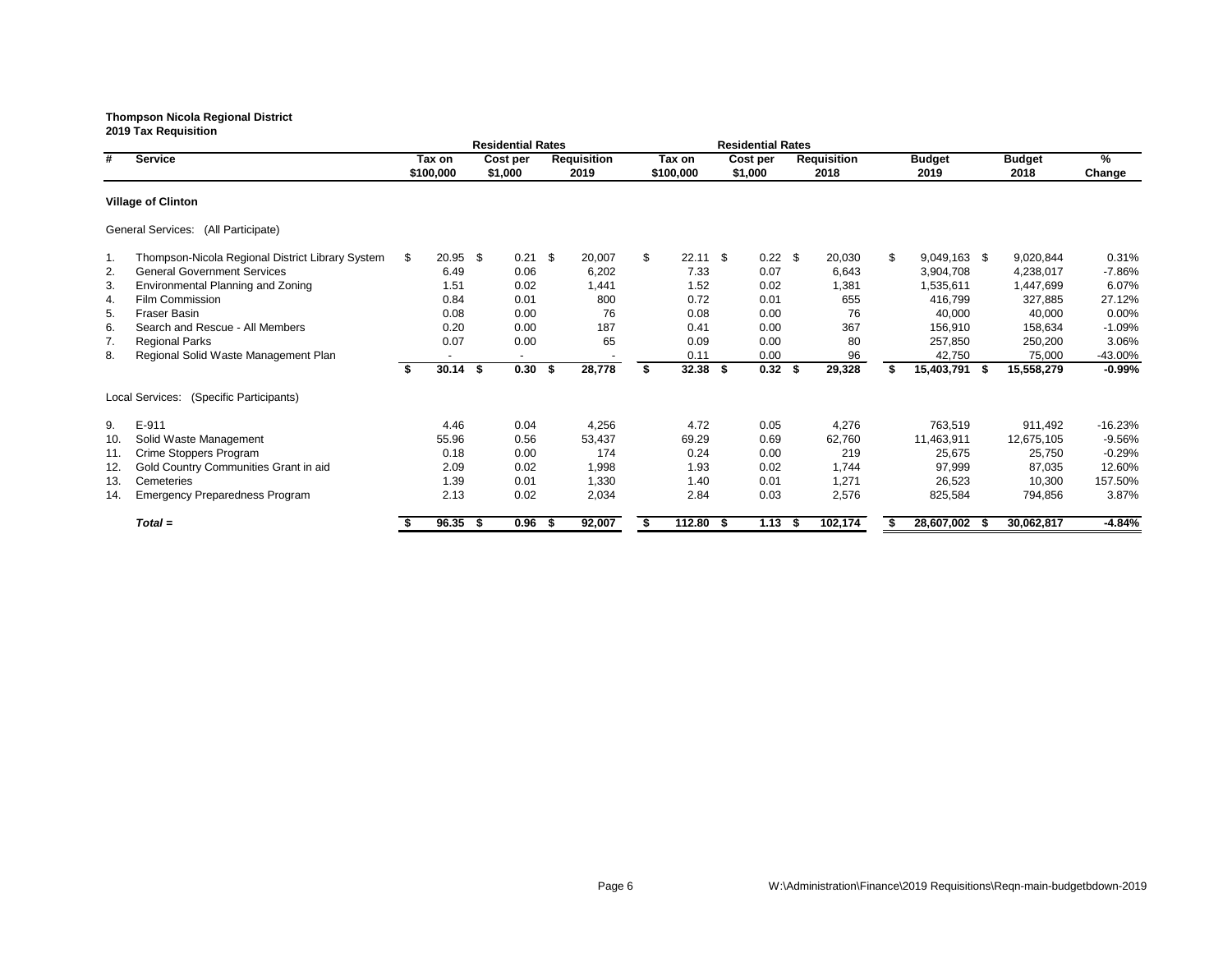|     |                                                  |      |            | <b>Residential Rates</b> |      |                    |      |             | <b>Residential Rates</b> |      |                    |                           |                |      |               |               |
|-----|--------------------------------------------------|------|------------|--------------------------|------|--------------------|------|-------------|--------------------------|------|--------------------|---------------------------|----------------|------|---------------|---------------|
| #   | <b>Service</b>                                   |      | Tax on     | Cost per                 |      | <b>Requisition</b> |      | Tax on      | Cost per                 |      | <b>Requisition</b> |                           | <b>Budget</b>  |      | <b>Budget</b> | $\frac{9}{6}$ |
|     |                                                  |      | \$100,000  | \$1,000                  |      | 2019               |      | \$100,000   | \$1,000                  |      | 2018               |                           | 2019           |      | 2018          | Change        |
|     | <b>Village of Chase</b>                          |      |            |                          |      |                    |      |             |                          |      |                    |                           |                |      |               |               |
|     | General Services: (All Participate)              |      |            |                          |      |                    |      |             |                          |      |                    |                           |                |      |               |               |
| 1.  | Thompson-Nicola Regional District Library System | - SS | 20.96 \$   | 0.21                     | -\$  | 100,948            | \$   | $22.14$ \$  | $0.22$ \$                |      | 101,623            | $\boldsymbol{\mathsf{S}}$ | $9,049,163$ \$ |      | 9,020,844     | 0.31%         |
| 2.  | <b>General Government Services</b>               |      | 6.50       | 0.07                     |      | 31,317             |      | 7.33        | 0.07                     |      | 33,659             |                           | 3,904,708      |      | 4,238,017     | $-7.86%$      |
| 3.  | Environmental Planning and Zoning                |      | 1.51       | 0.02                     |      | 7,272              |      | 1.52        | 0.02                     |      | 6,999              |                           | 1,535,611      |      | 1,447,699     | 6.07%         |
| 4.  | Film Commission                                  |      | 0.84       | 0.01                     |      | 4,038              |      | 0.72        | 0.01                     |      | 3,316              |                           | 416,799        |      | 327,885       | 27.12%        |
| 5.  | <b>Fraser Basin</b>                              |      | 0.08       | 0.00                     |      | 381                |      | 0.08        | 0.00                     |      | 386                |                           | 40,000         |      | 40,000        | 0.00%         |
| 6.  | Search and Rescue - All Members                  |      | 0.20       | 0.00                     |      | 943                |      | 0.40        | 0.00                     |      | 1,858              |                           | 156,910        |      | 158,634       | $-1.09%$      |
| 7.  | <b>Regional Parks</b>                            |      | 0.07       | 0.00                     |      | 327                |      | 0.09        | 0.00                     |      | 407                |                           | 257,850        |      | 250,200       | 3.06%         |
| 8.  | Regional Solid Waste Management Plan             |      |            |                          |      |                    |      | 0.11        | 0.00                     |      | 488                |                           | 42,750         |      | 75,000        | -43.00%       |
|     |                                                  | - \$ | $30.16$ \$ | 0.30                     | - \$ | 145,226            | - \$ | $32.40$ \$  | $0.32$ \$                |      | 148,736            |                           | 15,403,791     | - 56 | 15,558,279    | $-0.99%$      |
|     | Local Services: (Specific Participants)          |      |            |                          |      |                    |      |             |                          |      |                    |                           |                |      |               |               |
| 8.  | E-911                                            |      | 4.46       | 0.04                     |      | 21,474             |      | 4.72        | 0.05                     |      | 21,674             |                           | 763,519        |      | 911,492       | $-16.23%$     |
| 9.  | Solid Waste Management                           |      | 55.97      | 0.56                     |      | 269,548            |      | 69.30       | 0.69                     |      | 318,084            |                           | 11,463,911     |      | 12,675,105    | $-9.56%$      |
| 11. | Crime Stoppers Program                           |      | 0.18       | 0.00                     |      | 877                |      | 0.24        | 0.00                     |      | 1,111              |                           | 25,675         |      | 25,750        | $-0.29%$      |
| 12. | Mosquito Control - South                         |      | 0.58       | 0.01                     |      | 2,782              |      | 0.58        | 0.01                     |      | 2,683              |                           | 202,005        |      | 191,872       | 5.28%         |
| 13. | <b>Emergency Preparedness Program</b>            |      | 2.13       | 0.02                     |      | 10,263             |      | 2.84        | 0.03                     |      | 13,058             |                           | 825,584        |      | 794,856       | 3.87%         |
| 14. | Cemeteries                                       |      | 0.42       | 0.00                     |      | 2,045              |      | 0.33        | 0.00                     |      | 1,532              |                           | 15,210         |      | 6,680         | 127.69%       |
| 15. | Thompson River Watershed Management              |      | 0.25       | 0.00                     |      | 1,187              |      | 0.26        | 0.00                     |      | 1,207              |                           | 55,208         |      | 55,208        | 0.00%         |
|     | $Total =$                                        |      | 94.15 \$   | 0.94                     | - 56 | 453,402            |      | $110.69$ \$ | 1.11                     | - \$ | 508,085            |                           | 28,754,903     | - 56 | 30,219,242    | $-4.85%$      |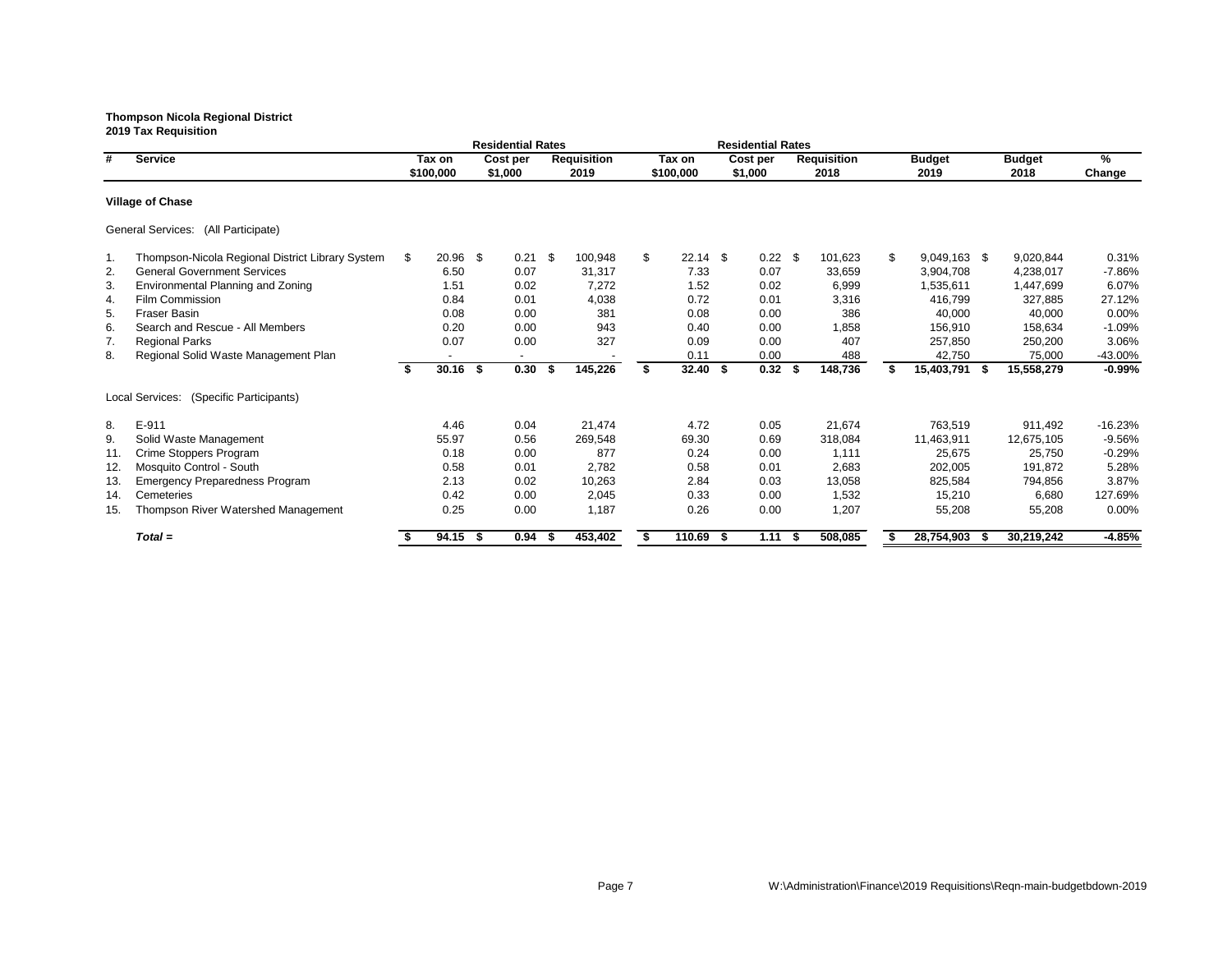|     |                                                  |     |            | <b>Residential Rates</b> |     |                    |                  | <b>Residential Rates</b> |     |                    |                      |    |               |           |
|-----|--------------------------------------------------|-----|------------|--------------------------|-----|--------------------|------------------|--------------------------|-----|--------------------|----------------------|----|---------------|-----------|
| #   | <b>Service</b>                                   |     | Tax on     | Cost per                 |     | <b>Requisition</b> | Tax on           | Cost per                 |     | <b>Requisition</b> | <b>Budget</b>        |    | <b>Budget</b> | $\%$      |
|     |                                                  |     | \$100,000  | \$1,000                  |     | 2019               | \$100,000        | \$1,000                  |     | 2018               | 2019                 |    | 2018          | Change    |
|     | <b>Village of Cache Creek</b>                    |     |            |                          |     |                    |                  |                          |     |                    |                      |    |               |           |
|     | General Services: (All Participate)              |     |            |                          |     |                    |                  |                          |     |                    |                      |    |               |           |
| 1.  | Thompson-Nicola Regional District Library System | - S | $21.04$ \$ | $0.21$ \$                |     | 29,983             | \$<br>$22.12$ \$ | $0.22$ \$                |     | 29,645             | \$<br>$9,049,163$ \$ |    | 9,020,844     | 0.31%     |
| 2.  | <b>General Government Services</b>               |     | 6.53       | 0.07                     |     | 9,302              | 7.34             | 0.07                     |     | 9,832              | 3,904,708            |    | 4,238,017     | -7.86%    |
| 3.  | Environmental Planning and Zoning                |     | 1.51       | 0.02                     |     | 2,151              | 1.53             | 0.02                     |     | 2,044              | 1,535,611            |    | 1,447,699     | 6.07%     |
| 4.  | <b>Film Commission</b>                           |     | 0.84       | 0.01                     |     | 1,195              | 0.72             | 0.01                     |     | 969                | 416,799              |    | 327,885       | 27.12%    |
| 5.  | <b>Fraser Basin</b>                              |     | 0.08       | 0.00                     |     | 113                | 0.08             | 0.00                     |     | 113                | 40,000               |    | 40,000        | $0.00\%$  |
| 6.  | Search and Rescue - All Members                  |     | 0.20       | 0.00                     |     | 279                | 0.41             | 0.00                     |     | 543                | 156,910              |    | 158,634       | $-1.09%$  |
| 7.  | <b>Regional Parks</b>                            |     | 0.07       | 0.00                     |     | 97                 | 0.09             | 0.00                     |     | 119                | 257,850              |    | 250,200       | 3.06%     |
| 8.  | Regional Solid Waste Management Plan             |     |            |                          |     |                    | 0.11             | 0.00                     |     | 142                | 42,750               |    | 75,000        | -43.00%   |
|     |                                                  | -S  | $30.26$ \$ | 0.30                     | -\$ | 43,120             | $32.39$ \$       | $0.32$ \$                |     | 43,407             | 15,403,791           | -S | 15,558,279    | $-0.99%$  |
|     | (Specific Participants)<br>Local Services:       |     |            |                          |     |                    |                  |                          |     |                    |                      |    |               |           |
| 8.  | E-911                                            |     | 4.46       | 0.04                     |     | 6,357              | 4.72             | 0.05                     |     | 6,327              | 763,519              |    | 911,492       | $-16.23%$ |
| 9.  | Solid Waste Management                           |     | 56.26      | 0.56                     |     | 80,180             | 69.29            | 0.69                     |     | 92,851             | 11,463,911           |    | 12,675,105    | $-9.56%$  |
| 11. | <b>Emergency Preparedness Program</b>            |     | 2.13       | 0.02                     |     | 3,038              | 2.84             | 0.03                     |     | 3,812              | 825,584              |    | 794,856       | 3.87%     |
| 12. | Gold Country Communities Grant in aid            |     | 2.09       | 0.02                     |     | 2,983              | 1.93             | 0.02                     |     | 2,581              | 97,999               |    | 87,035        | 12.60%    |
| 13. | Crime Stoppers Program                           |     | 0.18       | 0.00                     |     | 260                | 0.24             | 0.00                     |     | 324                | 25,675               |    | 25,750        | $-0.29%$  |
|     | $Total =$                                        |     | 95.39      | 0.95                     |     | 135,938            | $111.42$ \$      | 1.11                     | - 5 | 149,302            | 28,580,479           |    | 30,052,517    | $-4.90\%$ |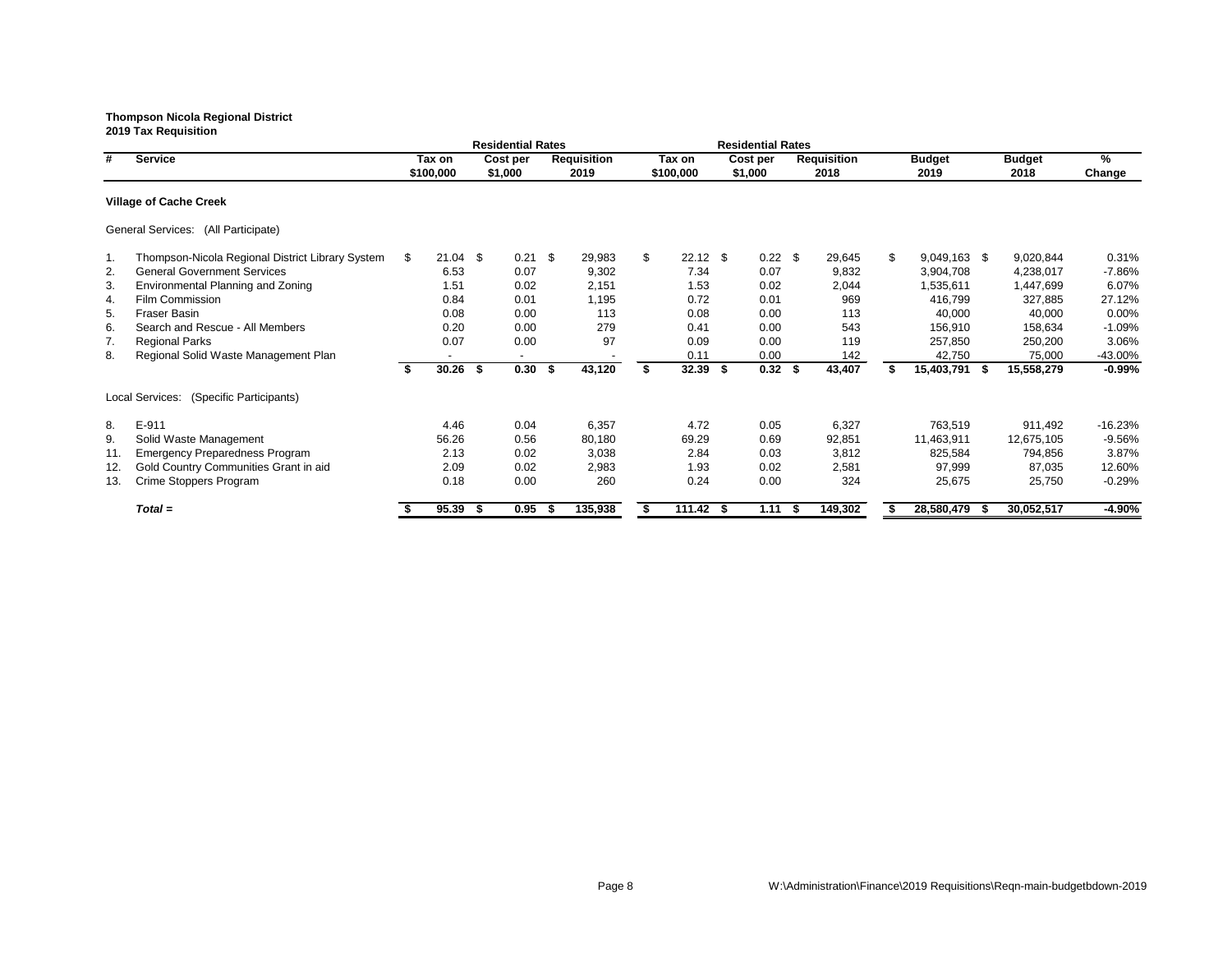|     |                                                  |    |           |      | <b>Residential Rates</b> |                    |                  |      | <b>Residential Rates</b> |                    |     |               |               |           |
|-----|--------------------------------------------------|----|-----------|------|--------------------------|--------------------|------------------|------|--------------------------|--------------------|-----|---------------|---------------|-----------|
| #   | <b>Service</b>                                   |    | Tax on    |      | Cost per                 | <b>Requisition</b> | Tax on           |      | Cost per                 | <b>Requisition</b> |     | <b>Budget</b> | <b>Budget</b> | %         |
|     |                                                  |    | \$100,000 |      | \$1,000                  | 2019               | \$100,000        |      | \$1,000                  | 2018               |     | 2019          | 2018          | Change    |
|     | <b>Village of Ashcroft</b>                       |    |           |      |                          |                    |                  |      |                          |                    |     |               |               |           |
|     | General Services: (All Participate)              |    |           |      |                          |                    |                  |      |                          |                    |     |               |               |           |
| 1.  | Thompson-Nicola Regional District Library System | S. | 20.98     | \$   | 0.21                     | 44,679             | \$<br>$22.13$ \$ |      | $0.22$ \$                | 45,937             | \$. | 9,049,163 \$  | 9,020,844     | 0.31%     |
| 2.  | <b>General Government Services</b>               |    | 6.51      |      | 0.07                     | 13,868             | 7.33             |      | 0.07                     | 15,213             |     | 3,904,708     | 4,238,017     | $-7.86%$  |
| 3.  | Environmental Planning and Zoning                |    | 1.51      |      | 0.02                     | 3,217              | 1.52             |      | 0.02                     | 3,163              |     | 1,535,611     | 1,447,699     | 6.07%     |
| 4.  | Film Commission                                  |    | 0.84      |      | 0.01                     | 1,787              | 0.72             |      | 0.01                     | 1,499              |     | 416,799       | 327,885       | 27.12%    |
| 5.  | <b>Fraser Basin</b>                              |    | 0.08      |      | 0.00                     | 169                | 0.08             |      | 0.00                     | 174                |     | 40,000        | 40,000        | 0.00%     |
| 6.  | Search and Rescue - All Members                  |    | 0.20      |      | 0.00                     | 417                | 0.40             |      | 0.00                     | 840                |     | 156,910       | 158,634       | $-1.09%$  |
| 7.  | <b>Regional Parks</b>                            |    | 0.07      |      | 0.00                     | 145                | 0.09             |      | 0.00                     | 184                |     | 257,850       | 250,200       | 3.06%     |
| 8.  | Regional Solid Waste Management Plan             |    |           |      | $\blacksquare$           |                    | 0.11             |      | 0.00                     | 221                |     | 42,750        | 75,000        | -43.00%   |
|     |                                                  | \$ | 30.18     | \$   | 0.30                     | 64,282<br>\$       | $32.38$ \$       |      | $0.32$ \$                | 67,231             |     | 15,403,791 \$ | 15,558,279    | $-0.99%$  |
|     | (Specific Participants)<br>Local Services:       |    |           |      |                          |                    |                  |      |                          |                    |     |               |               |           |
| 9.  | E-911                                            |    | 4.46      |      | 0.04                     | 9,495              | 4.72             |      | 0.05                     | 9,804              |     | 763,519       | 911,492       | $-16.23%$ |
| 10. | Solid Waste Management                           |    | 55.96     |      | 0.56                     | 119,184            | 69.31            |      | 0.69                     | 143,886            |     | 11,463,911    | 12,675,105    | $-9.56%$  |
| 11. | <b>Emergency Preparedness Program</b>            |    | 2.13      |      | 0.02                     | 4,538              | 2.84             |      | 0.03                     | 5,905              |     | 825,584       | 794,856       | 3.87%     |
| 12. | Gold Country Communities Grant in aid            |    | 2.09      |      | 0.02                     | 4,458              | 1.93             |      | 0.02                     | 3,998              |     | 97,999        | 87,035        | 12.60%    |
| 13. | Crime Stoppers Program                           |    | 0.18      |      | 0.00                     | 388                | 0.24             |      | 0.00                     | 502                |     | 25,675        | 25,750        | $-0.29%$  |
| 14. | Thompson River Watershed Management              |    | 0.25      |      | 0.00                     | 524                | 0.26             |      | 0.00                     | 546                |     | 55,208        | 55,208        | 0.00%     |
|     | $Total =$                                        |    | 95.26     | - \$ | 0.95                     | 202,869            | 111.69           | - \$ | 1.12                     | 231,872            |     | 28,635,687    | 30,107,725    | $-4.89%$  |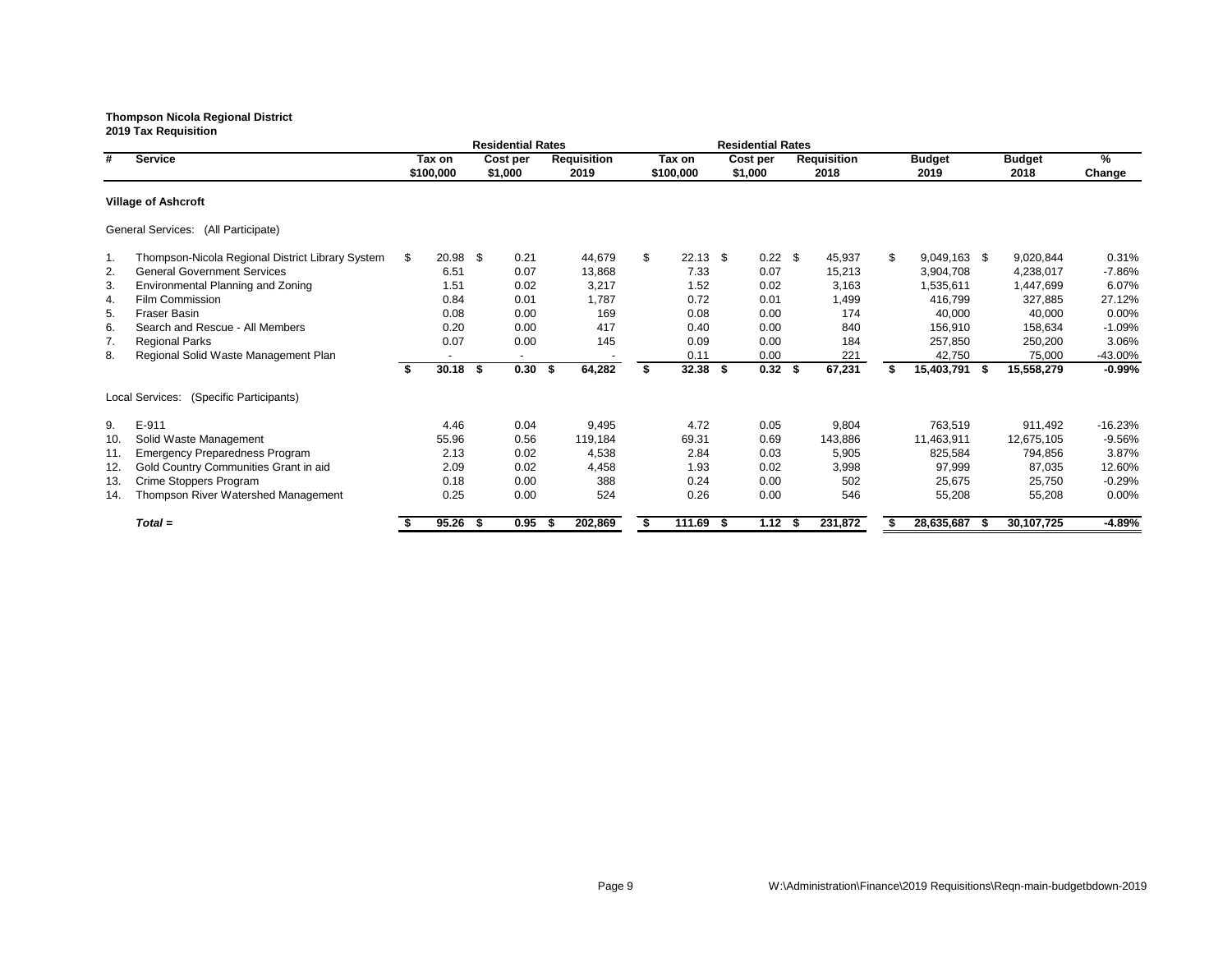|     |                                                  |    |            |     | <b>Residential Rates</b> |      |                    |                  |      | <b>Residential Rates</b> |      |                    |              |                |      |               |               |
|-----|--------------------------------------------------|----|------------|-----|--------------------------|------|--------------------|------------------|------|--------------------------|------|--------------------|--------------|----------------|------|---------------|---------------|
| #   | <b>Service</b>                                   |    | Tax on     |     | Cost per                 |      | <b>Requisition</b> | Tax on           |      | Cost per                 |      | <b>Requisition</b> |              | <b>Budget</b>  |      | <b>Budget</b> | $\%$          |
|     |                                                  |    | \$100,000  |     | \$1,000                  |      | 2019               | \$100,000        |      | \$1,000                  |      | 2018               |              | 2019           |      | 2018          | <b>Change</b> |
|     | <b>Sun Peaks Mountain Resort Municipality</b>    |    |            |     |                          |      |                    |                  |      |                          |      |                    |              |                |      |               |               |
|     | General Services: (All Participate)              |    |            |     |                          |      |                    |                  |      |                          |      |                    |              |                |      |               |               |
| 1.  | Thompson-Nicola Regional District Library System | -S | 20.98 \$   |     | 0.21                     | \$   | 183,046            | \$<br>$22.09$ \$ |      | $0.22$ \$                |      | 155,368            | $\mathbb{S}$ | $9,049,163$ \$ |      | 9,020,844     | 0.31%         |
| 2.  | <b>General Government Services</b>               |    | 6.51       |     | 0.07                     |      | 56,767             | 7.33             |      | 0.07                     |      | 51,551             |              | 3,904,708      |      | 4,238,017     | -7.86%        |
| 3.  | Environmental Planning and Zoning                |    | 1.51       |     | 0.02                     |      | 13,177             | 1.52             |      | 0.02                     |      | 10,719             |              | 1,535,611      |      | 1,447,699     | 6.07%         |
| 4.  | Film Commission                                  |    | 0.84       |     | 0.01                     |      | 7,317              | 0.72             |      | 0.01                     |      | 5,079              |              | 416,799        |      | 327,885       | 27.12%        |
| 5.  | <b>Fraser Basin</b>                              |    | 0.08       |     | 0.00                     |      | 691                | 0.08             |      | 0.00                     |      | 591                |              | 40,000         |      | 40,000        | 0.00%         |
| 6.  | Search and Rescue - All Members                  |    | 0.20       |     | 0.00                     |      | 1,708              | 0.40             |      | 0.00                     |      | 2,846              |              | 156,910        |      | 158,634       | $-1.09%$      |
| 7.  | <b>Regional Parks</b>                            |    | 0.07       |     | 0.00                     |      | 593                | 0.09             |      | 0.00                     |      | 624                |              | 257,850        |      | 250,200       | 3.06%         |
| 8.  | Regional Solid Waste Management Plan             |    |            |     | $\sim$                   |      |                    | 0.11             |      | 0.00                     |      | 748                |              | 42,750         |      | 75,000        | -43.00%       |
|     |                                                  | -S | $30.17$ \$ |     | 0.30                     | - 56 | 263,299            | $32.35$ \$       |      | $0.32$ \$                |      | 227,526            |              | 15,403,791     | - 56 | 15,558,279    | $-0.99%$      |
|     | Local Services: (Specific Participants)          |    |            |     |                          |      |                    |                  |      |                          |      |                    |              |                |      |               |               |
| 9.  | E-911                                            |    | 4.46       |     | 0.04                     |      | 38,904             | 4.72             |      | 0.05                     |      | 33,207             |              | 763,519        |      | 911,492       | $-16.23%$     |
| 10. | Solid Waste Management                           |    | 56.01      |     | 0.56                     |      | 488,737            | 69.30            |      | 0.69                     |      | 487,340            |              | 11,463,911     |      | 12,675,105    | $-9.56%$      |
| 11. | Mosquito Control - South                         |    | 0.58       |     | 0.01                     |      | 5,041              | 0.58             |      | 0.01                     |      | 4,110              |              | 202,005        |      | 191,872       | 5.28%         |
| 12. | Crime Stoppers Program                           |    | 0.18       |     | 0.00                     |      | 1,589              | 0.24             |      | 0.00                     |      | 1,702              |              | 25,675         |      | 25,750        | $-0.29%$      |
|     | $Total =$                                        |    | 91.40      | - S | 0.91                     |      | 797,570            | 107.20           | - \$ | 1.07                     | - \$ | 753,885            |              | 27,858,901     |      | 29,362,498    | $-5.12%$      |